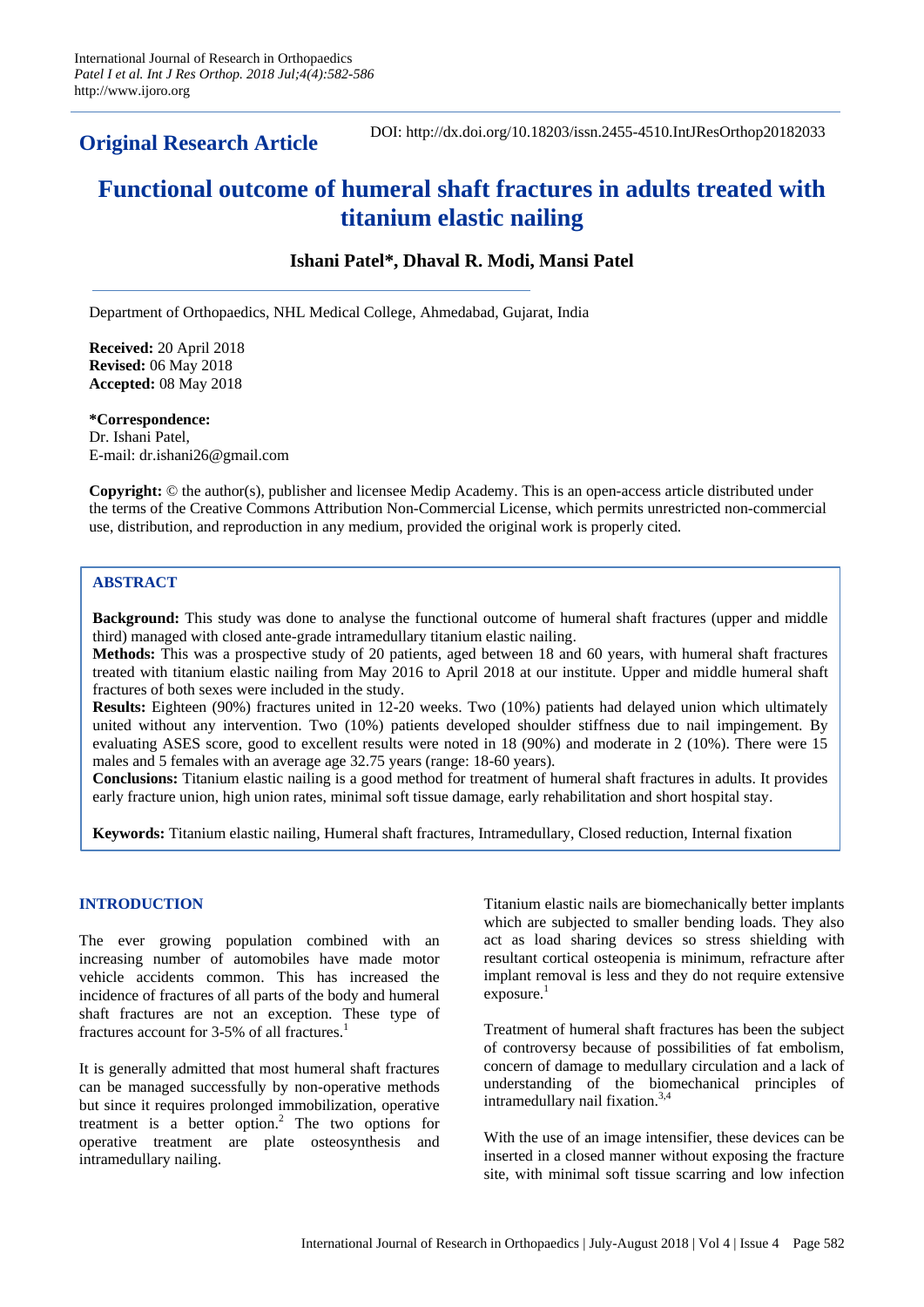rates. This preserves the fracture hematoma, which provides early fracture consolidation with higher union rates. They achieve rotational stability, provide early mobilization of the neighbouring joints, decrease the morbidity and reduce the hospital stay. Keeping all these aspects in mind, this study was done to assess the role of closed intramedullary nailing with Titanium elastic nails in managing humeral shaft fractures.

#### **METHODS**

This is a prospective study carried out from May 2016 to April 2018. The data was collected from the Department of Orthopaedics in V.S Hospital. This study consisted of 20 patients with traumatic humeral shaft fractures, treated with closed ante-grade intramedullary titanium elastic nailing were included in the study. Assessment of the result was done by ASES (American Society of Shoulder & Elbow Surgeon) functional score.

Adults more than 18 years of age (skeletally matured), closed acute traumatic diaphyseal humeral fractures, patients with head injury not associated with any paraparesis or paraplegia, chest or abdominal injury with humeral shaft fractures were included in the study.

All open fractures, unstable fracture patterns (comminuted, unstable large butterfly fragment), skeletally immature bones, associated radial nerve palsy, pathological fractures, peri-prosthetic fractures, preexisting shoulder or elbow pathology were excluded from the study.

Primary stabilisation of the fractures in all patients was done by U-slab. After taking a written consent, all the patients were operated on within 24 to 72 hours.

Patients were placed in supine position under anaesthesia on a radiolucent table with a pack below the scapula. All the cases were treated by closed intramedullary titanium elastic nails (Ti-6A1-7Nb titanium alloy) of varying sizes. (2 mm to 4 mm) (Nebula Ortho Care, Ahmedabad, India) with an ante-grade entry point. "C" contouring of the nail (nail contoured into a bow with nail tip pointing to the concave side of the bowed nail) was done before insertion so as to achieve three-point fixation. Entry point was at the greater tuberosity just lateral to the insertion of supraspinatus tendon, through a lateral incision approximately 2 cm long, after splitting the deltoid in line of its fibres. Two titanium elastic nails of appropriate size so as to fill the canal were inserted with two separate entry points through the same incision. The nails were negotiated across the fracture site after closed reduction under fluoroscopic guidance. Distal fanning of the nail tips were done medially and laterally in the coronal plane fixing in the medial and lateral pillar. Proximal ends of the nails were cut flush to the bone and buried in it.



**Figure 1: (A) Preoperative X-ray; (B) immediate postoperative X-ray; (C) 12 weeks follow up; (D) 1 year follow up after removal of nail due to impingement.**



**Figure 2 (A-D): Range of motion at the end of follow up.**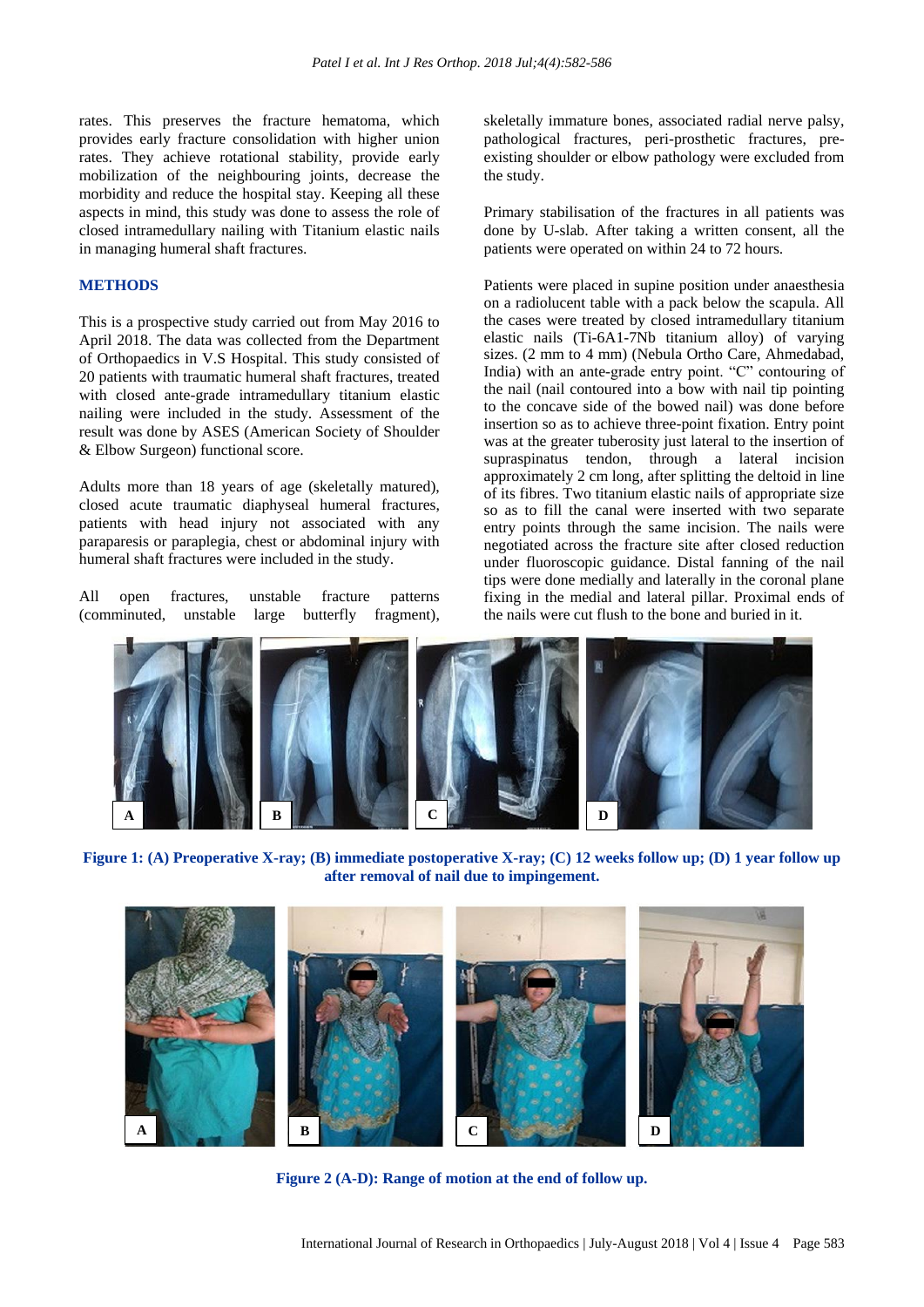All patients were given humerus U-slab in the postoperative period and elbow mobilisation with slab was started from the second post-operative day. Stitches were removed on the 10th post-operative day and functional humerus brace was applied. Patients were started on physiotherapy with the humerus brace. The patients were followed up 6, 12 and 24 weeks postoperatively (mean follow-up of patients was 20 months). Radiographs were taken during follow-ups for clinical and radiological assessment of fracture healing (Figure 1 and 2).

The clinical criteria for fracture healing was absence of pain and tenderness at fracture site with free shoulder and elbow activity. Radiological criteria was presence of bridging callus and disappearance of the fracture line on serial follow-ups. Assessment of the result was done by ASES (American Society of Shoulder & Elbow Surgeon) functional score.

### **RESULTS**

The age of the patients in our study was from 18 years to 60 years with an average of 32.75 years (Figure 3). Majority of the patients 15 (75%) were male and only 5 (25%) were females. The most common mode of injury was road traffic accident, accounting for 16 (80%) patients. The remaining four (20%) patients presented with the history of fall.





**Figure 3: Age wise distribution of patients.**

**Figure 4: Time of union.**

In our study, eleven (55%) patients had a fracture at the middle third of the humeral shaft, five (25%) patients at the lower third of the humeral shaft and four (20%) patients at the proximal third of the humeral shaft.

#### **Table 1: Functional outcome (based on ASES score).**

| <b>ASES</b> score |           | <b>Outcome</b> No. of patients | $\frac{0}{0}$ |
|-------------------|-----------|--------------------------------|---------------|
| >90               | Excellent | 18                             |               |
| 70-90             | Good      |                                | 10            |
| 50 to 70          | Poor      |                                |               |
| Total             |           |                                |               |

The union rate was 100% in the present study at the final follow-up. Complete union was achieved in eighteen patients (90%) at 20 weeks. There were two patients (10%) with delayed union in the present study which eventually healed at 30 weeks without any intervention (Fig 4). There were no cases of non-union in this study. No bone grafting was done in any patient either primarily or secondarily. The functional outcome was assessed by ASES score which resulted in good to excellent in 18 (90%) and good in 2 (10%) (Table 1).

Elbow stiffness was observed in 1 patient. Patient had terminal loss of 20º to 25º lag of extension due to associated elbow degloving injury. Shoulder stiffness was observed in 2 patients due to impingement of nails. In both the cases overhead abduction was not possible. After removal of the nails and proper physiotherapy full range of motion with good shoulder function was achieved. Superficial or deep infections were not observed in any of the patients. There were no cases of iatrogenic radial nerve palsy or iatrogenic comminution during nail insertion in our study.

#### **DISCUSSION**

Treatment of humeral shaft fractures in adults remains a challenging issue. Non-operative treatments are still considered an option.5,6 Union rates of more than 90% are often reported. $4,7$  Acceptable alignment of humeral shaft fractures is considered to be 3 cm of shortening, 30° of varus/valgus angulation, and 20° of anterior/posterior angulations. Varus/valgus angulation is tolerated better proximally, and more angulations may be tolerated better in patients with obesity.<sup>8,9</sup> There is no universal agreement on optimal modality of fixation when surgical intervention is chosen.<sup>10</sup> Plating carries the risk of infection, neurological insults and non-union. $11,12$ 

Stern et al reported 70 humeral shaft fractures stabilized with several types of non-locked intramedullary devices. They reported complications in 67% of fractures with 15% of fracture going for delayed union and 8.3% for non-union. Adhesive capsulitis of shoulder developed in 56% of patients.<sup>13</sup>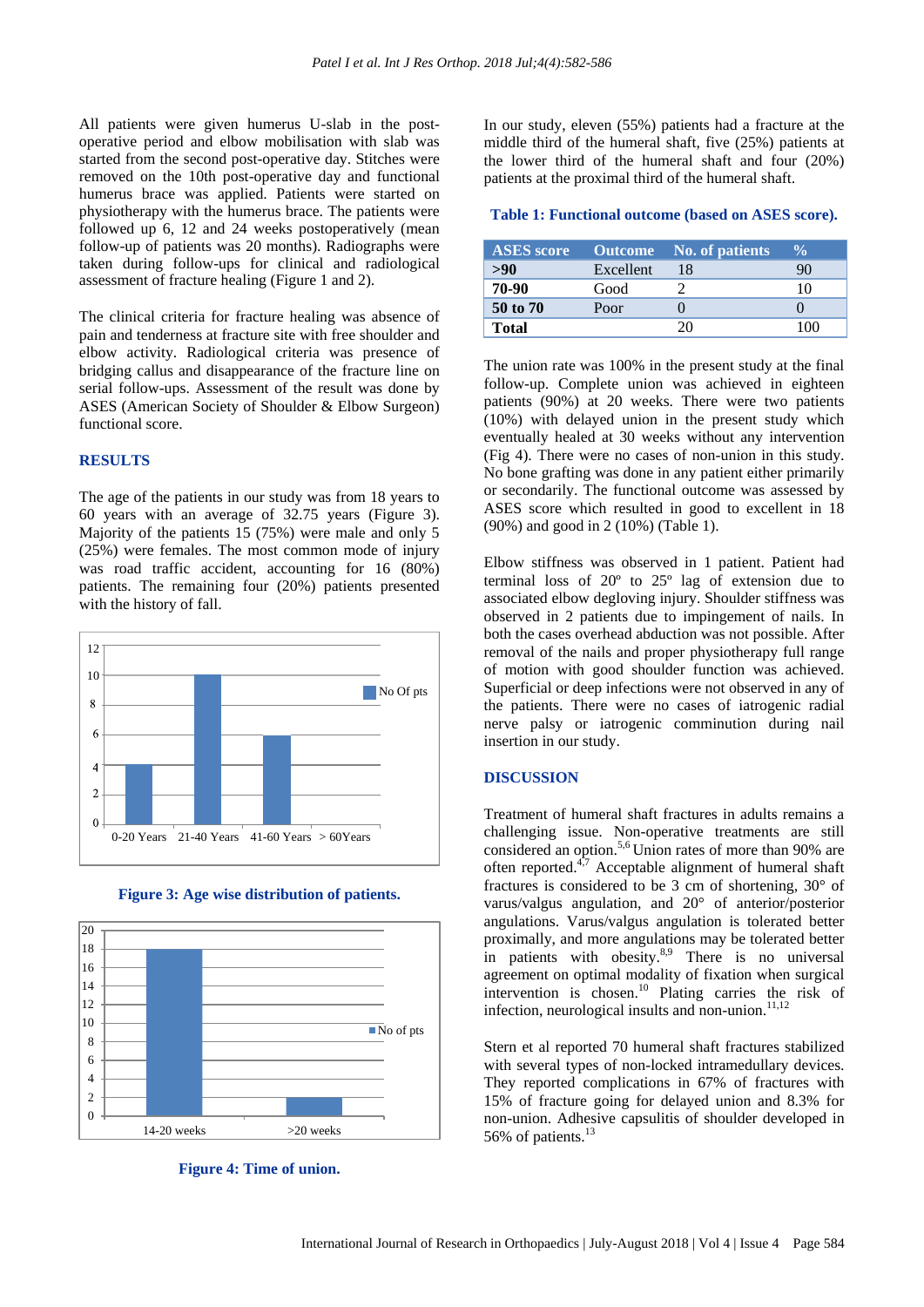Hall and Pankovich reported a prospective series of 89 humeral shaft fractures stabilized with Ender nails. Middle and proximal third fractures were fixed by retrograde nailing and distal third fractures by antegrade nailing. 99% of fractures united at an average of 7.2 weeks. There were no infections or malunions. Two patients had post-operative radial nerve palsy which recovered completely. Nail back out was reported in 8 patients. The authors concluded that closed intramedullary Ender nailing could be performed safely and effectively in selected humeral shaft fractures.<sup>14</sup>

McCormack et al treated 44 patients with humeral shaft fractures by open reduction and internal fixation, using dynamic compression plate (DCP) or intramedullary nails. They found that there was no significant difference in the function of the shoulder and elbow as determined by American Shoulder and Elbow Surgeons (ASES) score. They performed intramedullary nailing using Russell-Taylor locked nails in 21 patients, of which 13 were antegrade and 8 were retrograde insertions. In 23 patients, fractures were fixed by DCP. In nail group 2 patients went for non-union which was treated by bone grafting. There was one case of infection, one radial nerve palsy and 2 impingements. At the end of 6 months follow-up, they found that there was not much difference in functional outcome of shoulder and elbow as determined by ASES score. The authors concluded that fixation with DCP remains the best treatment for unstable fractures of the humeral shaft. Fixation by intramedullary interlocking nail may be indicated for specific situations but is technically more demanding.<sup>15</sup>

In a retrospective study treating closed humeral shaft fractures with titanium elastic nail, all the fractures healed in good alignment with no intraoperative complications including neurological injury, vascular injury and infection.<sup>16</sup> At the end of the study of diaphyseal humeral fractures using titanium elastic nails, the authors concluded that the titanium elastic nails offer a number of potential advantages over traditional ways of treating long bone fracture including early immobilization, shorter hospital stay and less risk of loss of fracture position.<sup>17</sup> In two comparative studies treating closed diaphyseal humeral fractures with elastic nail and plate osteosynthesis, the authors concluded that elastic stable nail is applicable for routine use in appropriate selected humeral shaft fractures.<sup>18,19</sup>

Brumbeck et al reported 2.2% incidence of iatrogenic comminution at the fracture site with the use of Enders nail, and Jinn reported a 5.5% incidence of iatrogenic fractures with the use of Seidel interlocking nail.<sup>20,21</sup> There was no incidence of iatrogenic fractures in our study. Titanium elastic nails bend while passing through the bone, tension is increased within the nail which improves the three-point fixation.

The limitation of this study is the small sample size and long term follow-up. Use of titanium elastic nails is not recommended in unstable fracture pattern or comminuted fractures.

### **CONCLUSION**

Titanium elastic nailing of humeral shaft fractures in adults is less invasive with minimal blood loss, less chances of infection, with rotational as well as torsional stability and good functional outcome. Thus, it may be considered a procedure of choice in humeral shaft fractures in adults.

*Funding: No funding sources Conflict of interest: None declared Ethical approval: Not required*

#### **REFERENCES**

- 1. Garvanos C. Humeral shaft fractures. Rockwood and Green's Fractures in adults. In: Court-Brown CM, Heckman JD, McQueen MM, Ricci WMTornetta P III, eds. 8th ed. Philadelphia: Wolters Kluwer Health; 2015: 1287–1336.
- 2. Crenshaw AH Jr, Perez EA. Fractures of shoulder, arm and forearm. In: Canale ST, Beaty JH, eds. Campbell's Operative Orthopaedics. 11<sup>th</sup> ed. Philadelphia: Mosby Elsevier; 2008;3:3389-98.
- 3. Dalton JE, Salkeld SL, Satterwhite YE, Cook SD. A biomechanical comparison of intramedullary nailing systems for the humerus. J Orthop Trauma. 1993;7:367–74.
- 4. Constant CR, Murley AH. A clinical method of functional assessment of the shoulder. Clin Orthop. 1987;214:160–4.
- 5. Ward EF, Savoie FH, Hughes JL. Fractures of the diaphyseal humerus. In: Browner BD, Jupiter JB, Levine AM (eds). Skeletal trauma: Fractures, dislocations, ligamentous injuries (2nd edn). Philadelphia, Pa: WB Saunders; 1998: 1523-1547.
- 6. Sarmiento A, Zagorski JB, Zych GA, Latta LL, Capps CA. Functional bracing for the treatment of fractures of the humeral diaphysis. J Bone Joint Surg Am. 2000;82:478-86.
- 7. Marchetti PG, Vicenzi G, Impallomeni C, Landi S, Surdo V. The use of elastic nails for intramedullary fixation of humeral fractures and nonunions. Orthopedics. 2000;23:343-7.
- 8. Klenerman L. Fractures of the shaі of the humerus. J Bone Joint Surg Br. 1966;48:105-11.
- 9. Xie F, Wang S, Jiao Q, Shen Y, Ni XY, Ying H. Minimally invasive treatment for severely displaced proximal humeral fractures in children using titanium elastic nails. J Pediatr Orthop. 2011;31:839-46.
- 10. Rosenbaum A, Uhl R. Nonunion of humeral shaft fractures following flexible nailing fixation. Orthopedics. 2012;35:512-5.
- 11. Kumar M, Kaushik YS. Functional outcome of humerus shaft fractures in adults treated by flexible